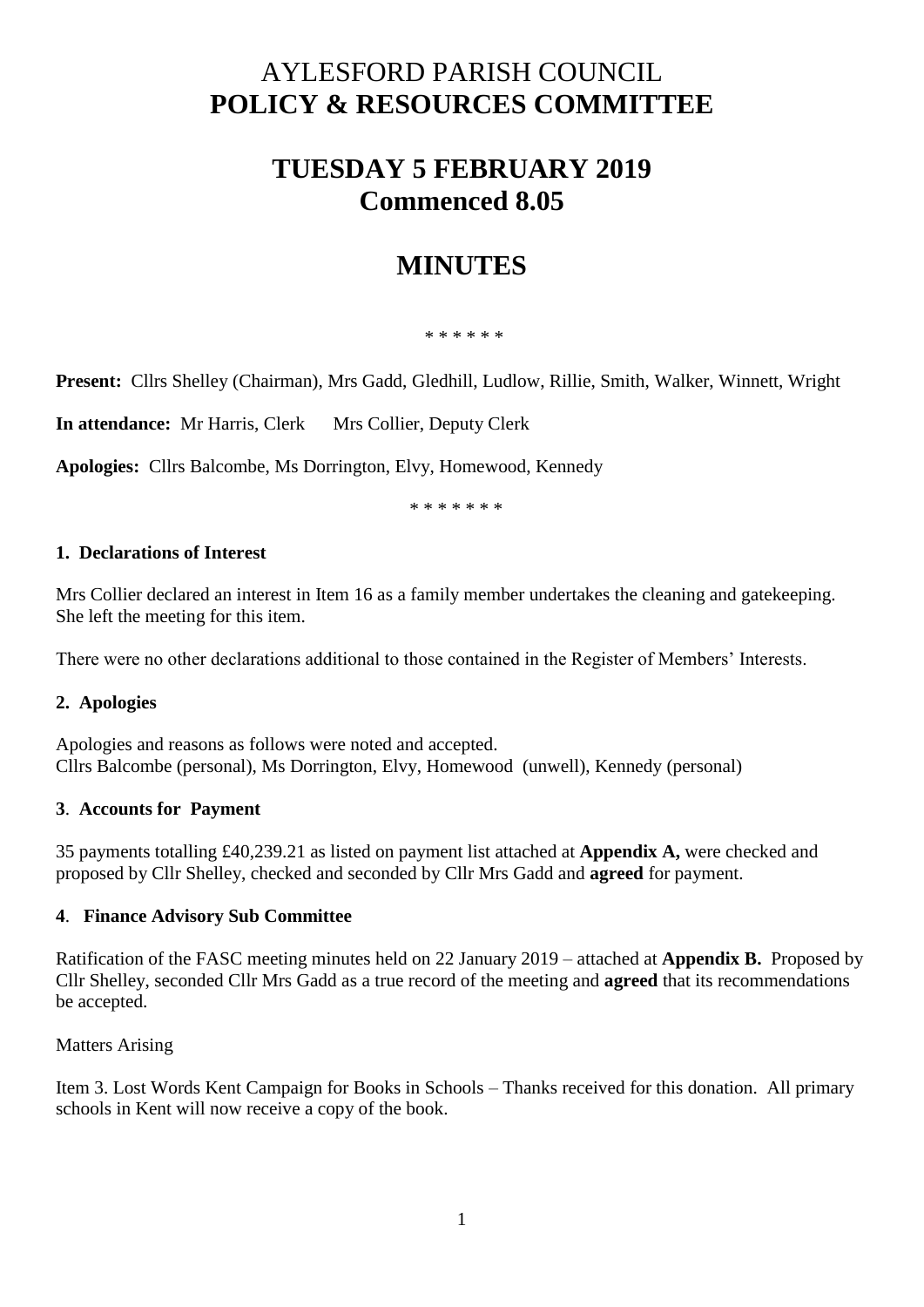### **5. Parish Council Office**

Following the attempted break to the Parish Council garage/office through the side door, the Clerk reported on the quote received to replace the door which a secure metal fire door. This would have integral bolts which would be locked into place when the building is unoccupied  $-\pounds1150$ . Insurance claim has been made which will cover the majority of the cost. **Clerk**

## **6. Scout Hut Lease and Grant/Loan Application**

Clerk reported that the Yoakley Trust have agreed to offer the Parish Council the strip of land still in their ownership at the lowest point of the valuation received plus legal costs and a covenant that if the land should be sold in the future at a higher value they would receive a proportion of the increased amount. This principle was agreed at Council Closed Session 15 January 2019 and therefore the Clerk has accepted this and instructed solicitors accordingly.

## **7. CCTV Specifications and Quotes**

7.1 - Tunbury Hall and Car Park – Installation completed. There are some technical issues still to be sorted regarding passwords and access.

7.2 - Parish Office and Car Park - Installation completed. There are some technical issues still to be sorted regarding passwords and access but overall the Clerk considered the standard of clarity and coverage to be very good.

#### **8. Law and Order**

January report from PCSO Iantosca (Aylesford) attached at **Appendix C.**

#### **9. Rugby Club/Netball League**

9.1 - Rugby Club awaiting installation of new metal gates at the entrance.

9.2 – Entrance road potholes – Quote to fill in - £1195. Clerk awaiting quote to resurface whole area.

9.3 – Grass bund fencing between the Rugby Club entrance and the cemetery. This agreed work is on hold until entrance surface repairs are completed

#### **10. Flood Defences**

Following on from the presentation by the Environment Agency and TMBC at ESC on 22 January 2019, TMBC have now advised the Clerk that a Community Flood Plan Exercise will be held in Aylesford village in the first week of June. Staff and Councillors will need to be involved in this event.

#### **11. Council Vacancies**

3 Aylesford South 1 Blue Bell Hill

## **12. KALC**

12.1 – Next meeting 10 January 2019. Cllr Shelley's report attached at **Appendix D.** Further discussion on Councillor email addresses took place at 17.1 below.